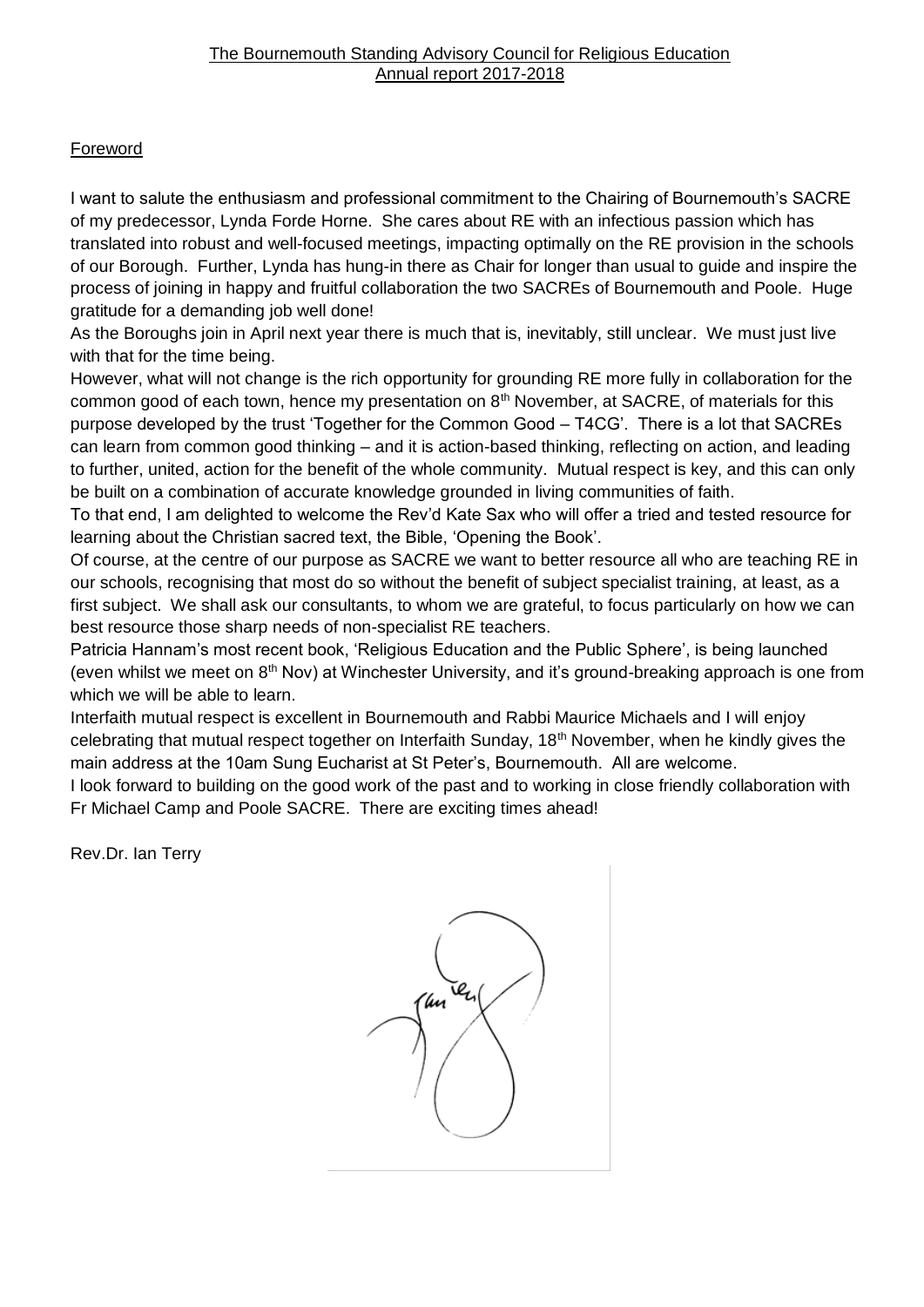## **Composition of Bournemouth SACRE**

## **Committee A (representatives of such Christian or other religious denominations which reflect the principal traditions within the Borough of Bournemouth)**

Rob Lawton - Baha'I Vacancy - Buddhism Bharati Joshi - Hinduism Dr Hammadi Nait-Charif - Islam Rita Satti - Islam Romana Kamal - Islam Lynda Ford-Horne - Judaism Peter Thomson - Roman Catholicism Tirlochan Lall - Sikhism

## **Committee B (Church of England)**

Rev.Dr. Ian Terry - Diocese of Winchester Rev Stu Miller - Diocese of Winchester Stephen Chappell - Diocese of Winchester Alison Harris - Diocese of Salisbury Jane Kelly – Diocese of Portsmouth

#### **Committee C (School representatives)**

Naomi Gill - secondary school representative Ian Harris – secondary representative Ruth Lawrence - primary school representative Vacancy - special school representative.

#### **Committee D (Elected members)**

Cllr Chris Wakefield Cllr Blair Crawford Cllr Nicola Greene **Co-opted member** – Sally Hawksworth - Humanism

#### Introduction

The Autumn Term 2017 saw schools begin the first year of the new Bournemouth and Poole Agreed Syllabus for Religious Education, which reflected on many collaborations from all areas of the school and local communities. The process of reviewing the joint Bournemouth and Poole RE syllabus took much of the previous year with regular consultations and meetings. This process brought the two SACREs closer together and the decision was made to meet together to help provide support to schools and teachers in both areas, this makes sense from a financial point as well as both authorities are using the same syllabus and are dealing with similar issues. The SACREs have now had a full cycle of meetings together.

The embedding of the new syllabus coincided with a time of renewed discussion in the academic world about Religious Education, how it is delivered, how content is decided, how it is assessed and indeed the very purpose of it. With the Commission on RE delivering its final report it is important that Bournemouth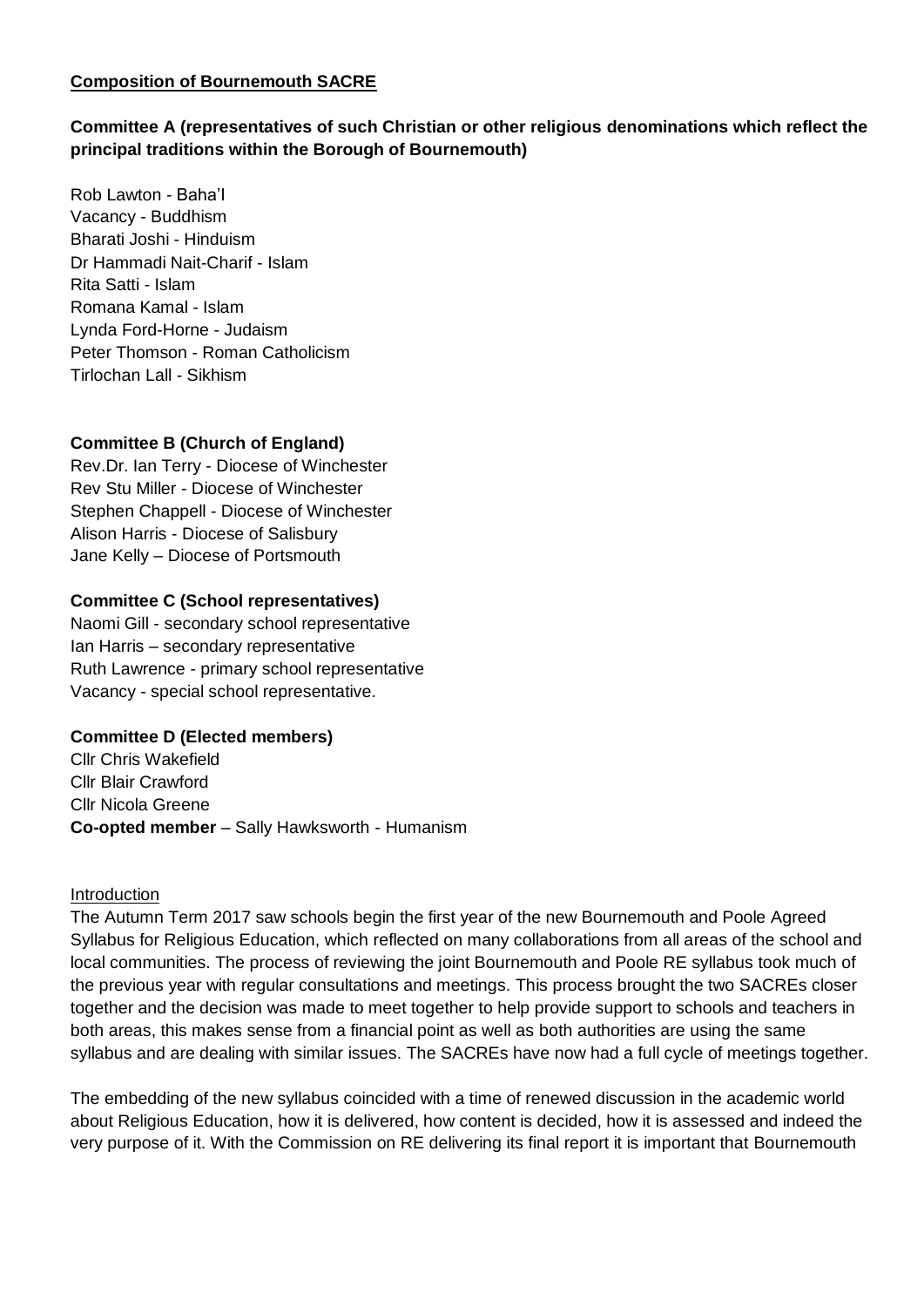SACRE is fully aware of the developments and takes opportunities to be heard and to encourage and facilitate high quality RE in the current and future educational landscape.

Bournemouth SACRE continues to keep in touch with schools and teachers and tailors its yearly plans to meet and support their needs to keep pushing RE learning forward. The SACRE listens to teachers whenever possible through the teacher representatives and presentations to SACREs about a variety of issues. SACRE aspires to have greater contact in future if the budget allows.

## Teacher network meetings

Termly network meetings have unfortunately not been supported by the budget this year – it is hoped that these may be re-instated next year as they are a vital lifeline for primary teachers in particular, offering an opportunity to share ideas and resources, discuss local and national issues and seek support and continuing professional development (CPD). Some other networks have been run out of the Portsmouth diocese, but these have been independent of SACRE and links to SACRE have not been sought. It is a possibility that SACRE linked network meetings or new subject leader training events may be made available again, but it is dependent on numbers and available funding.

## Summary of issues raised over the year

Three meetings were held during the year, on Tuesday November 21<sup>st</sup>, 2017, Thursday 8<sup>th</sup> March 2018 and Monday 11<sup>th</sup> June 2018.

At these meetings the following issues were discussed.

- The initial and ongoing process of joining with Poole SACRE to provide support to Bournemouth and Poole
- Holocaust Memorial Day local events and educational resources
- The Annual SACRE report
- Exam results
- The Commission on RE interim report and looking ahead to the final recommendations
- Resources for schools i.e. the Understanding Christianity resource
- School support including potential networks
- Collective Worship including the setting up of a focus group
- Greater engagement between schools and faith communities
- A presentation on Farmington fellowships by Ruth Lawrence
- A presentation from Heather Torrens, Head of Spirituality across the Ocean Learning Academy Trust
- The SW Advisers of RE conference at Dillington in March
- The NASACRE AGM in London keynote speeches and direction for the following year.

Exam results Key Stage 4